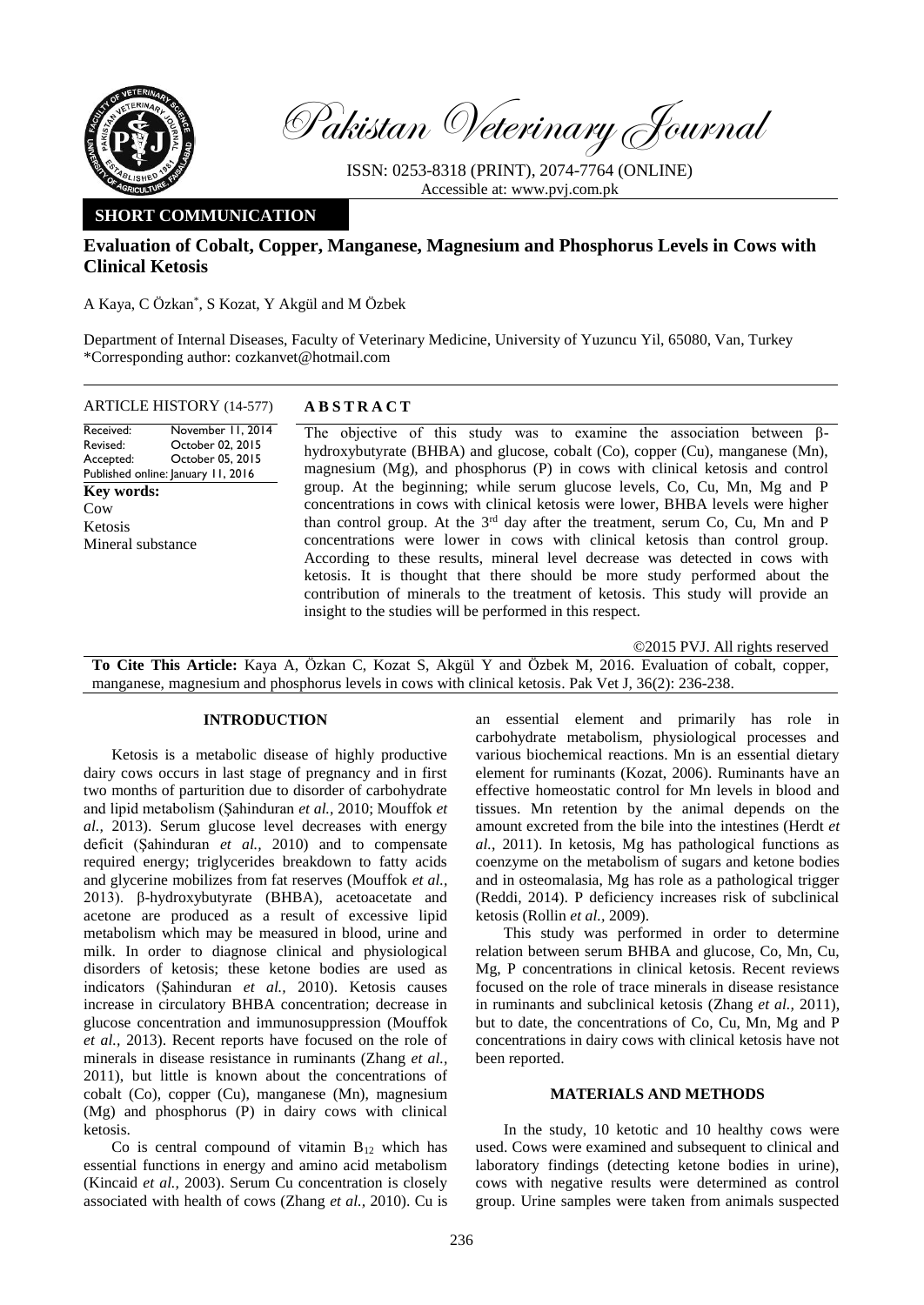with clinical ketosis. Subsequent to urine examination by test strips (test strips-Combur  $^{10}$ Test®M, Roche), animals with positive results were diagnosed as clinical ketosis. Ketotic cows were in the first two months of lactation and their ages were between 4 and 6 years old. 1000 ml of serum dextrose solution 30% intravenously and insulin (0.5 IU/kg/BW) intramuscularly were administered to ketotic cows. In order to evaluate biochemical parameters; blood samples were taken to anticoagulant free tubes from jugular vein of cows before and at the  $3<sup>rd</sup>$  day of treatment. Serum samples were extracted by centrifuging at 3000 rpm (Rotofix 32®-Hettich) and biochemical parameters were measured. Moreover, cows were examined for gastro-intestinal parasites and cows did not have any intestinal parasites according to fecal examination.

Serum Co, Cu, Mn, Mg and P concentrations were measured by Inductively Coupled Plasma-Mass Spectrometry (ICP-MS) device (Thermo Scientific X2) in Yuzuncu Yil University Science Research and Application Center. Serum glucose and serum D-3 hydroxy butyrate (Randox®-UK) levels were measured spectrophotometrically (Photometer 5010®-Boehringer Mannheim) according to test kit procedures.

Definitive statistics for characteristics of healthy cows and cows with clinical ketosis were stated as Mean, Standard Deviation, Minimum and Maximum value. Comparison between biochemical parameter groups were performed with Kruskal-Wallis test. In order to determine different groups, Duncan Multiple Range Test was used. Statistical significance level was taken at the level of 5% and SPSS statistics software was used for calculation.

#### **RESULTS**

According to the clinical examination; reduced milk production, loss of appetite, decrease in ruminal contractions and loss of body condition were found. Cows were considered to have clinical ketosis when measured BHBA concentrations were  $1.96\pm0.11$  mmol/L. Significantly higher BHBA concentrations (P<0.01) and lower glucose (P<0.01) concentrations were observed (Table 1). Co, Cu, Mn, Mg and P levels were found significantly  $(P<0.01)$  lower in ketotic dairy cows compared to healthy dairy cows. In addition, acetone smell was detected on the breath of ketotic cows according to the clinical examination. At the  $3<sup>rd</sup>$  day after treatment, subsequent to clinical examination; acetone smell was not detected. However; serum Co, Cu, Mn and P levels of the cows with clinical ketosis were found lower than the control group (P<0.01).

#### **DISCUSSION**

Minerals, trace elements, and vitamins play important role in prevention of metabolic disorders often seen during this period (Suthar *et al.,* 2013). Serum glucose concentration was lower in clinically ketotic cows than in the healthy ones and there was a negative relationship between negative energy balance and serum BHBA. Serum BHBA concentration in clinical ketosis is 1.76 μmol/L (Şahinduran *et al.,* 2010).

In the current study, serum glucose and BHBA levels in ketotic cows were determined as 28.22±3.56 mg/dL and as 1.96±0.11 mmol/L, respectively. Glucose level was detected lower than healthy cows and BHBA level was detected higher. In the light of these data; the animals were diagnosed as ketosis. In parallel with the decrease in serum glucose level of clinical ketosis group; significant increase in serum BHBA level was determined. Decreased blood glucose concentrations in ketotic cows occurred due to large amount of blood glucose, inadequate glucose uptake and withdrawal by the mammary gland for the synthesis of milk lactose.

**Table 1:** Biochemical parameters in cows with ketosis and healthy cows

| <b>Parameters</b> | Control<br>$(n=10)$                                               | Clinical ketosis (n=10)      |                              |
|-------------------|-------------------------------------------------------------------|------------------------------|------------------------------|
|                   |                                                                   | Before                       | After treatment              |
|                   |                                                                   | treatment                    | $(3rd$ day)                  |
| BHBA (mmol/L)     | $0.20 \pm 0.03$ <sup>a</sup>                                      | $1.96 \pm 0.11$ <sup>c</sup> | $0.27 \pm 0.01$ <sup>a</sup> |
| $Co$ ( $\mu$ g/L) | 50.48±4.12 <sup>a</sup>                                           | $20.65 \pm 2.11^b$           | 47.98±4.79 <sup>b</sup>      |
| Cu (µg/L)         | 1232.58±276.43 <sup>a</sup>                                       | 535.71±64.21 <sup>b</sup>    | $873.83 \pm 131.65^b$        |
| Glucose (mg/dl)   | $67.22 \pm 10.56^a$                                               | $28.22 \pm 3.56^b$           | $56.00 \pm 1.14^a$           |
| $Mg$ (mg/dl)      | $1.84 \pm 0.41$ <sup>a</sup>                                      | $1.06 \pm 0.02^b$            | $1.29 \pm 0.27$ <sup>a</sup> |
| Mn $(\mu g/L)$    | 53.37±5.38 <sup>a</sup>                                           | 35.60±1.72 <sup>b</sup>      | $47.06 \pm 2.60^{\circ}$     |
| $P$ (mg/dl)       | $6.43 \pm 2.85$ <sup>a</sup>                                      | $4.013 \pm 1.30^b$           | $5.21 \pm 2.85$ <sup>c</sup> |
|                   | Values (Mean+SD) bearing different letters in the same row differ |                              |                              |

significantly (P<0.01).

Cobalt is an essential element for ruminants in order synthesis vitamin  $B_{12}$  which maintains high performance and resistance against diseases in ruminants (Kozat, 2006). In the current study, serum Co level of control group was determined as 50.48±4.12 and  $20.65 \pm 2.11 \mu g/L$  in ketotic cows.

Copper is an essential element and primarily has role in carbohydrate metabolism (Kozat, 2006). In this study; serum Cu levels in ketotic cows were 535.71±64.21 µg/L at the beginning of the treatment and serum Cu levels were  $873.83 \pm 131.65$  µg/L at the 3<sup>rd</sup> day after treatment. Ketosis in dairy cows leaded to Cu deficiency. Determined Cu levels of ketotic cows in our study are supporting the data determined by the researcher (Zhang *et al.,* 2010).

Mn is an essential element for animals and its deficiency leads to fertility disorders, abortion, joint deformities and abnormalities in cattle (Kozat, 2006). Plasma Mn concentration in cows is 5 to 10 ng/mL in cows (Kincaid *et al.,* 2003).

In this study; serum Mn level in ketotic cows was  $35.60\pm1.72$  µg/L before treatment and was  $47.06\pm2.60$ µg/L at the 3rd day of treatment. Serum Mn levels in ketotic group were found lower than the values for healthy cattle  $(P<0.01)$ . It can be concluded that according to these data (Kincaid *et al.,* 2003), ketosis in dairy cows leaded to Mn deficiency.

Mg also plays a role in fat and carbohydrate metabolism, and blood glucose regulation (Zhang *et al.,* 2011). In this study, Mg levels in ketotic cows were found lower than control group  $(P<0.01)$ .

In cows, the most important reasons of phosphorus deficiency are loss of appetite, displaced abomasum, milk fever and downer cow syndrome associated with the parturition (Kennerman, 2011). In this current study, serum P concentrations were 6.43±2.85 mg/dl in control cows, 4.013±1.30 mg/dl in cows with clinical ketosis